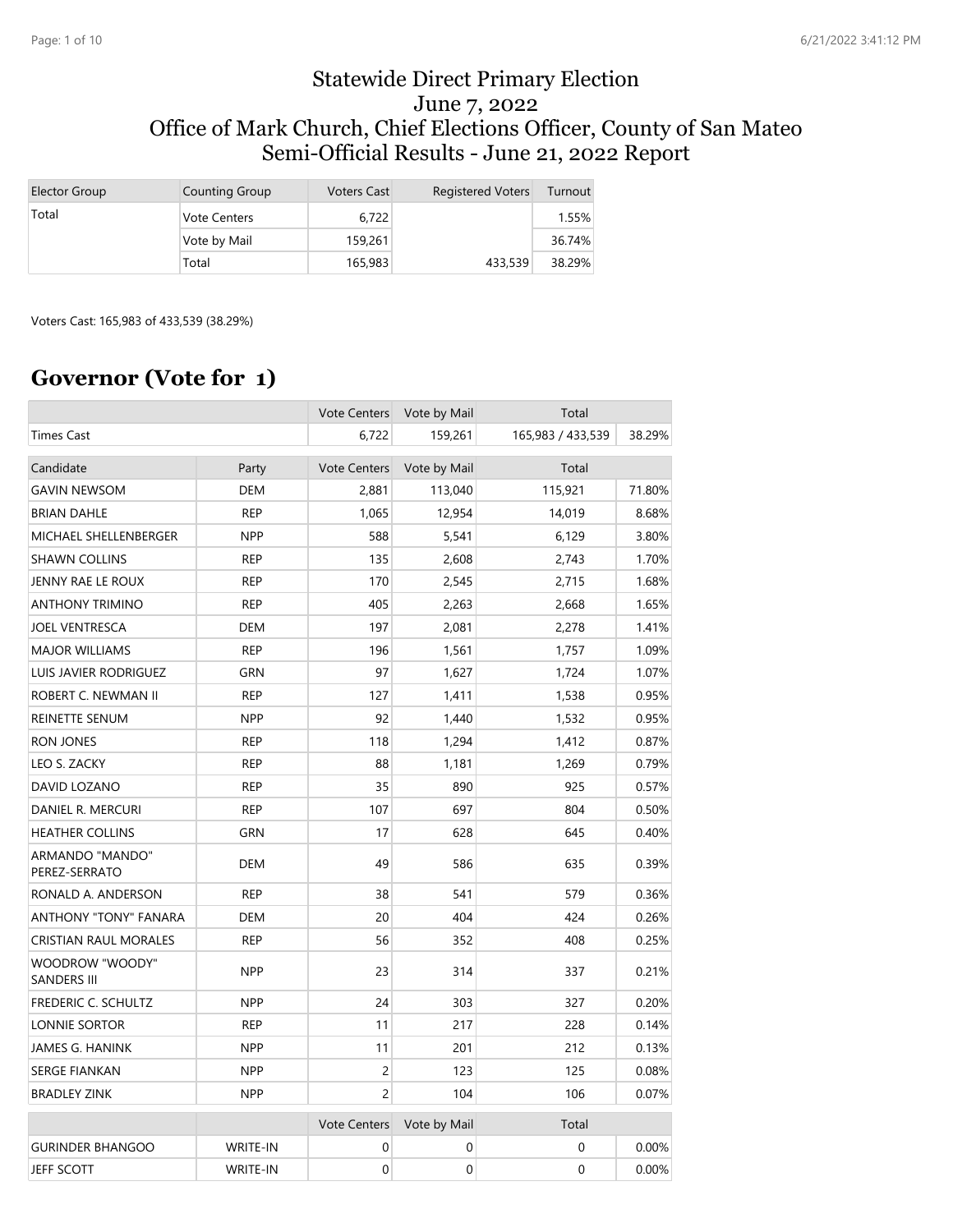# **Lieutenant Governor (Vote for 1)**

|                                               |                 | <b>Vote Centers</b> | Vote by Mail | Total             |        |
|-----------------------------------------------|-----------------|---------------------|--------------|-------------------|--------|
| <b>Times Cast</b>                             |                 | 6,722               | 159,261      | 165,983 / 433,539 | 38.29% |
| Candidate                                     | Party           | <b>Vote Centers</b> | Vote by Mail | Total             |        |
| ELENI KOUNALAKIS                              | <b>DEM</b>      | 2,926               | 109,027      | 111,953           | 70.75% |
| <b>DAVID FENNELL</b>                          | <b>REP</b>      | 1,558               | 16,075       | 17,633            | 11.14% |
| ANGELA E. UNDERWOOD<br><b>JACOBS</b>          | <b>REP</b>      | 1,103               | 13,190       | 14,293            | 9.03%  |
| <b>JEFFREY HIGHBEAR</b><br><b>MORGAN</b>      | <b>DEM</b>      | 191                 | 4,112        | 4,303             | 2.72%  |
| <b>CLINT W. SAUNDERS</b>                      | <b>REP</b>      | 349                 | 3,033        | 3,382             | 2.14%  |
| <b>WILLIAM CAVETT "SKEE"</b><br><b>SAACKE</b> | <b>DEM</b>      | 128                 | 2,946        | 3,074             | 1.94%  |
| <b>MOHAMMAD ARIF</b>                          | PF              | 135                 | 2,258        | 2,393             | 1.51%  |
| <b>DAVID HILLBERG</b>                         | <b>NPP</b>      | 83                  | 1,128        | 1,211             | 0.77%  |
|                                               |                 | <b>Vote Centers</b> | Vote by Mail | Total             |        |
| <b>JAMES ORLANDO OGLE</b>                     | <b>WRITE-IN</b> | 0                   | 0            | 0                 | 0.00%  |

# **Secretary of State (Vote for 1)**

|                             |                 | <b>Vote Centers</b> | Vote by Mail | Total             |        |
|-----------------------------|-----------------|---------------------|--------------|-------------------|--------|
| <b>Times Cast</b>           |                 | 6,722               | 159,261      | 165,983 / 433,539 | 38.29% |
|                             |                 |                     |              |                   |        |
| Candidate                   | Party           | <b>Vote Centers</b> | Vote by Mail | Total             |        |
| SHIRLEY N. WEBER            | <b>DEM</b>      | 3,185               | 115,229      | 118,414           | 75.56% |
| <b>ROB BERNOSKY</b>         | <b>REP</b>      | 1,296               | 16,435       | 17,731            | 11.31% |
| RACHEL HAMM                 | <b>REP</b>      | 1,102               | 9,535        | 10,637            | 6.79%  |
| JAMES "JW" PAINE            | <b>REP</b>      | 399                 | 3,502        | 3,901             | 2.49%  |
| <b>GARY N. BLENNER</b>      | GRN             | 223                 | 3,433        | 3,656             | 2.33%  |
| RAUL RODRIGUEZ JR.          | <b>REP</b>      | 178                 | 1,273        | 1,451             | 0.93%  |
| <b>MATTHEW D. CINOUANTA</b> | <b>NPP</b>      | 69                  | 856          | 925               | 0.59%  |
|                             |                 | <b>Vote Centers</b> | Vote by Mail | Total             |        |
|                             |                 |                     |              |                   |        |
| DESMOND A SILVEIRA          | <b>WRITE-IN</b> | 0                   | 3            | 3                 | 0.00%  |

# **Controller (Vote for 1)**

|                     |            | <b>Vote Centers</b> | Vote by Mail | Total             |        |
|---------------------|------------|---------------------|--------------|-------------------|--------|
| <b>Times Cast</b>   |            | 6,722               | 159,261      | 165,983 / 433,539 | 38.29% |
|                     |            |                     |              |                   |        |
| Candidate           | Party      | <b>Vote Centers</b> | Vote by Mail | Total             |        |
| MALIA M. COHEN      | <b>DEM</b> | 1,129               | 42,636       | 43,765            | 28.11% |
| <b>LANHEE CHEN</b>  | <b>REP</b> | 2,915               | 31,593       | 34,508            | 22.16% |
| <b>STEVE GLAZER</b> | <b>DEM</b> | 885                 | 27,189       | 28,074            | 18.03% |
| YVONNE YIU          | <b>DEM</b> | 885                 | 27,182       | 28,067            | 18.03% |
| <b>RON GALPERIN</b> | <b>DEM</b> | 405                 | 16,645       | 17,050            | 10.95% |
| <b>LAURA WELLS</b>  | <b>GRN</b> | 229                 | 4,009        | 4,238             | 2.72%  |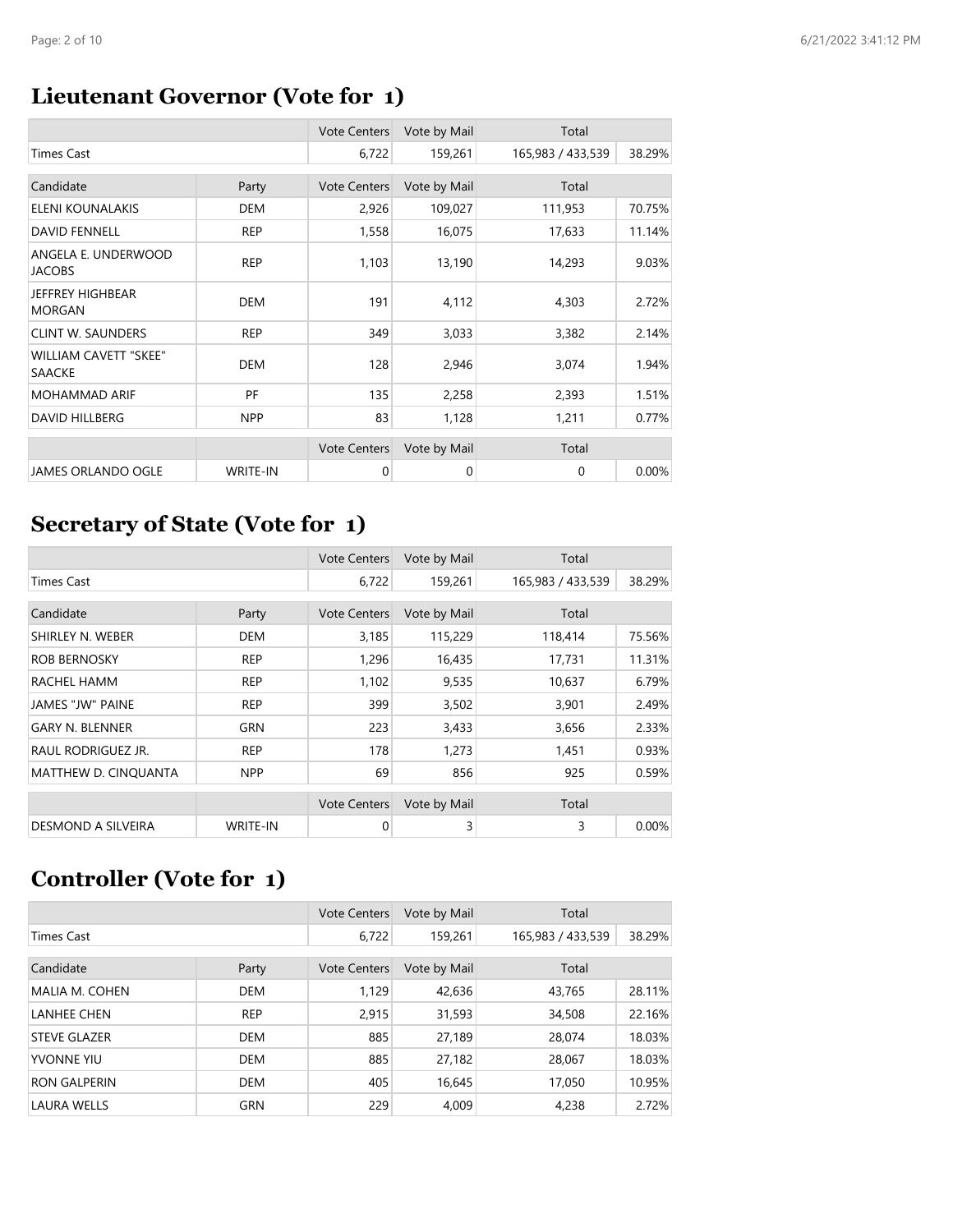### **Treasurer (Vote for 1)**

|                      |            | <b>Vote Centers</b> | Vote by Mail | Total             |        |
|----------------------|------------|---------------------|--------------|-------------------|--------|
| Times Cast           |            | 6,722               | 159,261      | 165,983 / 433,539 | 38.29% |
|                      |            |                     |              |                   |        |
| Candidate            | Party      | <b>Vote Centers</b> | Vote by Mail | Total             |        |
| <b>FIONA MA</b>      | DEM        | 3.167               | 111.116      | 114,283           | 73.85% |
| JACK M. GUERRERO     | <b>REP</b> | 2,082               | 22,352       | 24,434            | 15.79% |
| ANDREW DO            | <b>REP</b> | 953                 | 11,460       | 12,413            | 8.02%  |
| <b>MEGHANN ADAMS</b> | PF         | 209                 | 3,408        | 3,617             | 2.34%  |

### **Attorney General (Vote for 1)**

|                     |            | <b>Vote Centers</b> | Vote by Mail | Total             |        |
|---------------------|------------|---------------------|--------------|-------------------|--------|
| <b>Times Cast</b>   |            | 6,722               | 159,261      | 165,983 / 433,539 | 38.29% |
|                     |            |                     |              |                   |        |
| Candidate           | Party      | <b>Vote Centers</b> | Vote by Mail | Total             |        |
| <b>ROB BONTA</b>    | <b>DEM</b> | 2,978               | 106,724      | 109,702           | 69.72% |
| <b>ERIC EARLY</b>   | <b>REP</b> | 1,812               | 15,636       | 17,448            | 11.09% |
| NATHAN HOCHMAN      | <b>REP</b> | 1,064               | 14,119       | 15,183            | 9.65%  |
| ANNE MARIE SCHUBERT | <b>NPP</b> | 449                 | 11,105       | 11,554            | 7.34%  |
| DAN KAPELOVITZ      | GRN        | 185                 | 3,284        | 3,469             | 2.20%  |

### **Insurance Commissioner (Vote for 1)**

|                            |            | <b>Vote Centers</b> | Vote by Mail | Total             |        |
|----------------------------|------------|---------------------|--------------|-------------------|--------|
| <b>Times Cast</b>          |            | 6,722               | 159,261      | 165,983 / 433,539 | 38.29% |
|                            |            |                     |              |                   |        |
| Candidate                  | Party      | <b>Vote Centers</b> | Vote by Mail | Total             |        |
| <b>RICARDO LARA</b>        | DEM        | 1,502               | 60,827       | 62,329            | 40.88% |
| <b>MARC LEVINE</b>         | <b>DEM</b> | 1,215               | 42,617       | 43,832            | 28.75% |
| <b>GREG CONLON</b>         | <b>REP</b> | 1,435               | 16,180       | 17,615            | 11.55% |
| ROBERT HOWELL              | <b>REP</b> | 1,386               | 12,482       | 13,868            | 9.10%  |
| <b>VINSON EUGENE ALLEN</b> | <b>DEM</b> | 197                 | 4,638        | 4,835             | 3.17%  |
| <b>VERONIKA FIMBRES</b>    | <b>GRN</b> | 168                 | 3,075        | 3,243             | 2.13%  |
| <b>NATHALIE HRIZI</b>      | PF         | 146                 | 2,792        | 2,938             | 1.93%  |
| JASPER "JAY" JACKSON       | <b>DEM</b> | 115                 | 1,848        | 1,963             | 1.29%  |
| ROBERT J. MOLNAR           | <b>NPP</b> | 126                 | 1,728        | 1,854             | 1.22%  |

# **Member, State Board of Equalization, 2nd District (Vote for 1)**

|                            |            | <b>Vote Centers</b> | Vote by Mail | Total             |        |
|----------------------------|------------|---------------------|--------------|-------------------|--------|
| Times Cast                 |            | 6,722               | 159,261      | 165,983 / 433,539 | 38.29% |
| Candidate                  | Party      | <b>Vote Centers</b> | Vote by Mail | Total             |        |
| SALLY J. LIEBER            | DEM        | 2,453               | 83,901       | 86,354            | 58.15% |
| PETER COE VERBICA          | <b>REP</b> | 2.918               | 31,558       | 34,476            | 23.22% |
| <b>MICHELA ALIOTO-PIER</b> | DEM        | 849                 | 26,815       | 27,664            | 18.63% |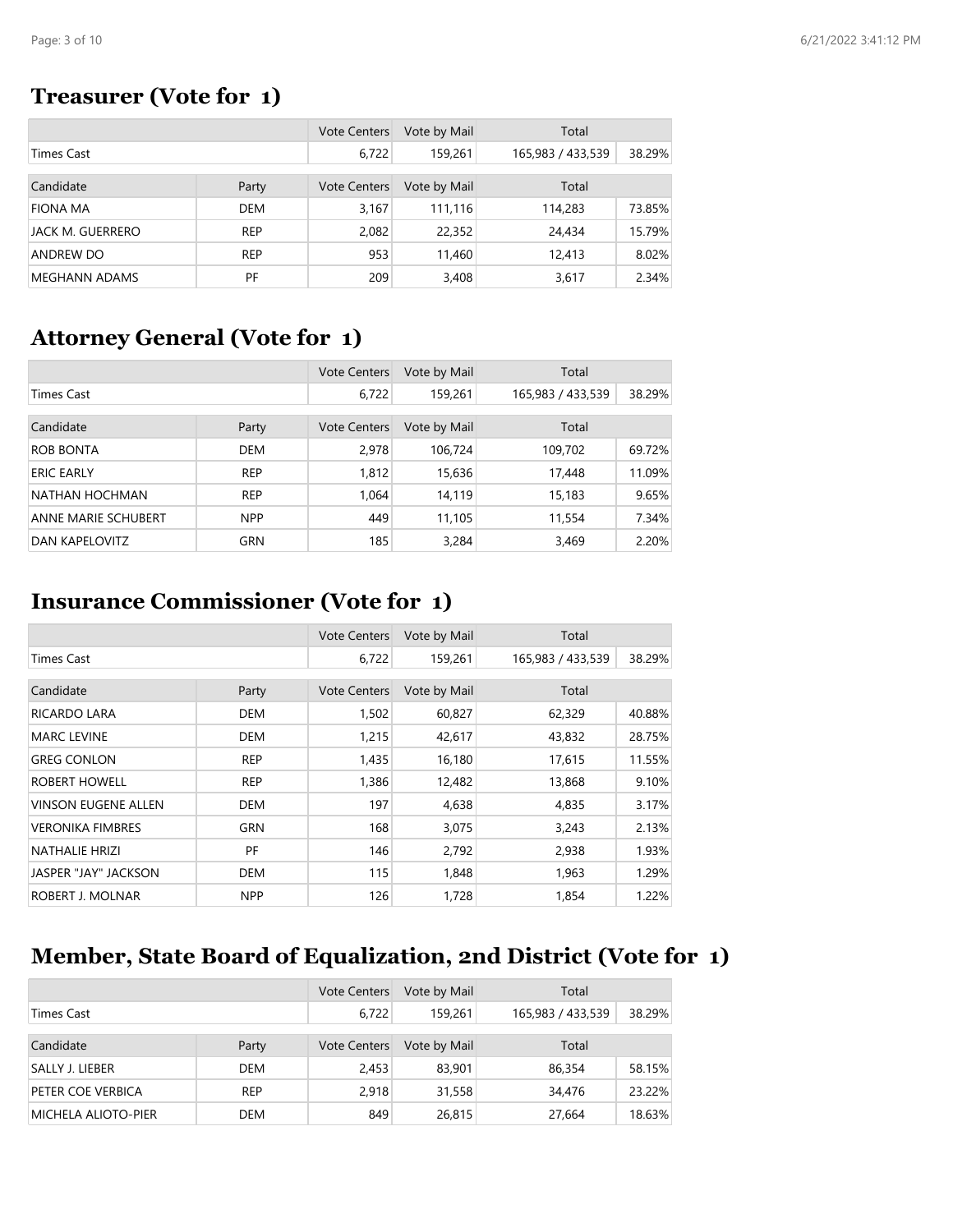# **United States Senator (Full Term) (Vote for 1)**

|                               |            | <b>Vote Centers</b> | Vote by Mail     | Total             |          |
|-------------------------------|------------|---------------------|------------------|-------------------|----------|
| <b>Times Cast</b>             |            | 6,719               | 159,251          | 165,970 / 433,539 | 38.28%   |
| Candidate                     | Party      | <b>Vote Centers</b> | Vote by Mail     | Total             |          |
| <b>ALEX PADILLA</b>           | <b>DEM</b> | 2,902               | 109,397          | 112,299           | 70.96%   |
| MARK P. MEUSER                | <b>REP</b> | 1,487               | 15,221           | 16,708            | 10.56%   |
| <b>CORDIE WILLIAMS</b>        | REP        | 545                 | 4,902            | 5,447             | 3.44%    |
| <b>CHUCK SMITH</b>            | <b>REP</b> | 344                 | 3,471            | 3,815             | 2.41%    |
| JAMES P. BRADLEY              | <b>REP</b> | 190                 | 2,718            | 2,908             | 1.84%    |
| DOUGLAS HOWARD PIERCE         | <b>DEM</b> | 113                 | 2,398            | 2,511             | 1.59%    |
| SARAH SUN LIEW                | <b>REP</b> | 57                  | 1,396            | 1,453             | 0.92%    |
| DAN O'DOWD                    | <b>DEM</b> | 87                  | 1,355            | 1,442             | 0.91%    |
| <b>JON ELIST</b>              | <b>REP</b> | 88                  | 1,351            | 1,439             | 0.91%    |
| JOHN THOMPSON PARKER          | PF         | 92                  | 1,258            | 1,350             | 0.85%    |
| TIMOTHY J URSICH              | <b>DEM</b> | 49                  | 1,187            | 1,236             | 0.78%    |
| <b>AKINYEMI AGBEDE</b>        | <b>DEM</b> | 59                  | 1,037            | 1,096             | 0.69%    |
| <b>CARLOS GUILLERMO TAPIA</b> | <b>REP</b> | 119                 | 970              | 1,089             | 0.69%    |
| <b>JAMES "HENK" CONN</b>      | <b>GRN</b> | 36                  | 836              | 872               | 0.55%    |
| <b>MYRON L. HALL</b>          | <b>REP</b> | 51                  | 637              | 688               | 0.43%    |
| ELEANOR GARCIA                | <b>NPP</b> | 44                  | 643              | 687               | 0.43%    |
| ROBERT GEORGE LUCERO, JR      | <b>REP</b> | 45                  | 577              | 622               | 0.39%    |
| DAPHNE BRADFORD               | <b>NPP</b> | 13                  | 599              | 612               | 0.39%    |
| PAMELA ELIZONDO               | <b>GRN</b> | 36                  | 569              | 605               | 0.38%    |
| OBAIDUL HUQ PIRJADA           | <b>DEM</b> | 38                  | 538              | 576               | 0.36%    |
| <b>ENRIQUE PETRIS</b>         | <b>REP</b> | 49                  | 365              | 414               | 0.26%    |
| DEON D. JENKINS               | <b>NPP</b> | 17                  | 205              | 222               | 0.14%    |
| DON J. GRUNDMANN              | <b>NPP</b> | 23                  | 139              | 162               | 0.10%    |
|                               |            | <b>Vote Centers</b> | Vote by Mail     | Total             |          |
| MARK A. RUZON                 | WRITE-IN   | 0                   | 3                | 3                 | $0.00\%$ |
| LIJUN (LILY) ZHOU             | WRITE-IN   | $\mathbf 0$         | $\pmb{0}$        | 0                 | $0.00\%$ |
| <b>IRENE RATLIFF</b>          | WRITE-IN   | $\mathbf 0$         | 0                | 0                 | 0.00%    |
| MARC ALEXANDER ROTH           | WRITE-IN   | $\mathbf 0$         | $\boldsymbol{0}$ | 0                 | 0.00%    |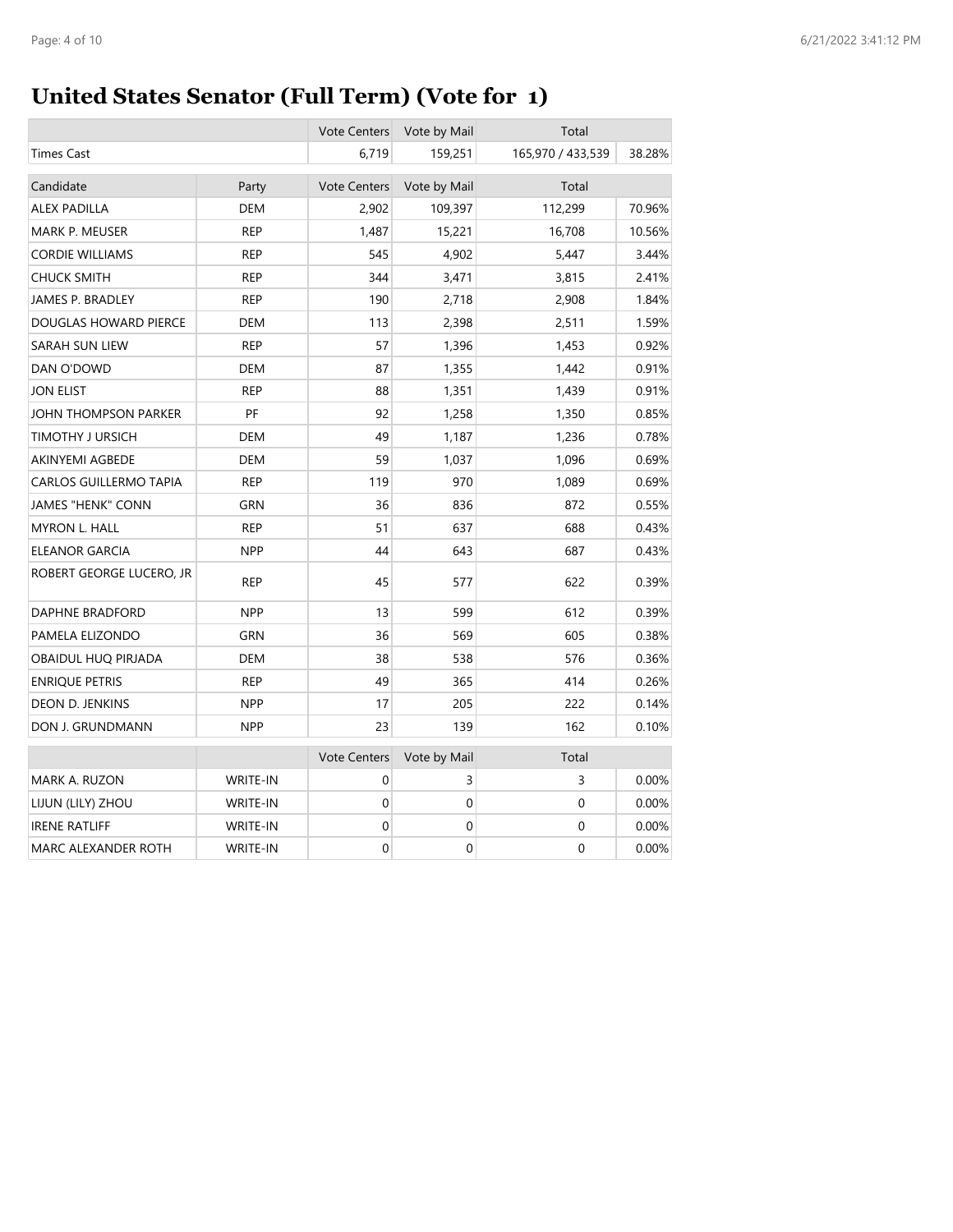### **United States Senator (Partial/Unexpired Term) (Vote for 1)**

|                         |                 | <b>Vote Centers</b> | Vote by Mail | Total             |        |
|-------------------------|-----------------|---------------------|--------------|-------------------|--------|
| <b>Times Cast</b>       |                 | 6,719               | 159,251      | 165,970 / 433,539 | 38.28% |
| Candidate               | Party           | <b>Vote Centers</b> | Vote by Mail | Total             |        |
| <b>ALEX PADILLA</b>     | <b>DEM</b>      | 2,910               | 105,444      | 108,354           | 69.49% |
| <b>MARK P. MEUSER</b>   | <b>REP</b>      | 1,892               | 19,672       | 21,564            | 13.83% |
| <b>JAMES P. BRADLEY</b> | <b>REP</b>      | 662                 | 7,105        | 7,767             | 4.98%  |
| TIMOTHY URSICH JR.      | <b>DEM</b>      | 215                 | 5,415        | 5,630             | 3.61%  |
| DAN O'DOWD              | <b>DEM</b>      | 227                 | 4,984        | 5,211             | 3.34%  |
| <b>JON ELIST</b>        | <b>REP</b>      | 234                 | 2,697        | 2,931             | 1.88%  |
| DAPHNE BRADFORD         | <b>NPP</b>      | 108                 | 2,538        | 2,646             | 1.70%  |
| <b>MYRON L. HALL</b>    | <b>REP</b>      | 157                 | 1,626        | 1,783             | 1.14%  |
|                         |                 | <b>Vote Centers</b> | Vote by Mail | Total             |        |
| JOHN THOMPSON PARKER    | <b>WRITE-IN</b> |                     | 33           | 34                | 0.02%  |
| <b>IRENE RATLIFF</b>    | <b>WRITE-IN</b> | 0                   | 0            | $\mathbf 0$       | 0.00%  |

### **U.S. Representative, 15th District (Vote for 1)**

|                      |            | <b>Vote Centers</b> | Vote by Mail | Total             |        |
|----------------------|------------|---------------------|--------------|-------------------|--------|
| <b>Times Cast</b>    |            | 5,157               | 125,035      | 130,192 / 351,829 | 37.00% |
| Candidate            | Party      | <b>Vote Centers</b> | Vote by Mail | Total             |        |
| <b>KEVIN MULLIN</b>  | <b>DEM</b> | 1,307               | 50,594       | 51,901            | 41.97% |
| DAVID J. CANEPA      | <b>DEM</b> | 944                 | 27,479       | 28,423            | 22.99% |
| <b>GUS MATTAMMAL</b> | <b>REP</b> | 1.841               | 18,587       | 20,428            | 16.52% |
| <b>EMILY BEACH</b>   | <b>DEM</b> | 591                 | 18,127       | 18,718            | 15.14% |
| <b>JIM GARRITY</b>   | <b>NPP</b> | 192                 | 2,407        | 2,599             | 2.10%  |
| ANDREW G. WATTERS    | <b>DEM</b> | 67                  | 1,079        | 1,146             | 0.93%  |
| <b>FERENC PATAKI</b> | <b>NPP</b> | 32                  | 404          | 436               | 0.35%  |

# **U.S. Representative, 16th District (Vote for 1)**

|                                          |                 | <b>Vote Centers</b> | Vote by Mail | Total           |        |
|------------------------------------------|-----------------|---------------------|--------------|-----------------|--------|
| <b>Times Cast</b>                        |                 | 1,562               | 34,216       | 35,778 / 81,710 | 43.79% |
|                                          |                 |                     |              |                 |        |
| Candidate                                | Party           | <b>Vote Centers</b> | Vote by Mail | Total           |        |
| ANNA G. ESHOO                            | <b>DEM</b>      | 519                 | 18,729       | 19,248          | 56.08% |
| PETER OHTAKI                             | <b>REP</b>      | 364                 | 3,857        | 4,221           | 12.30% |
| <b>RISHI KUMAR</b>                       | <b>DEM</b>      | 108                 | 3,333        | 3,441           | 10.03% |
| RICHARD B. FOX                           | <b>REP</b>      | 267                 | 2,267        | 2,534           | 7.38%  |
| AJWANG RADING                            | <b>DEM</b>      | 89                  | 2,114        | 2,203           | 6.42%  |
| <b>GREG LIN TANAKA</b>                   | <b>DEM</b>      | 77                  | 1,621        | 1,698           | 4.95%  |
| <b>BENJAMIN THOMAS</b><br><b>SOLOMON</b> | <b>REP</b>      | 62                  | 464          | 526             | 1.53%  |
| JOHN KARL FREDRICH                       | <b>NPP</b>      | 30                  | 423          | 453             | 1.32%  |
|                                          |                 | <b>Vote Centers</b> | Vote by Mail | Total           |        |
| <b>TRAVIS ANDREW ODEKIRK</b>             | <b>WRITE-IN</b> | 0                   | 0            | 0               | 0.00%  |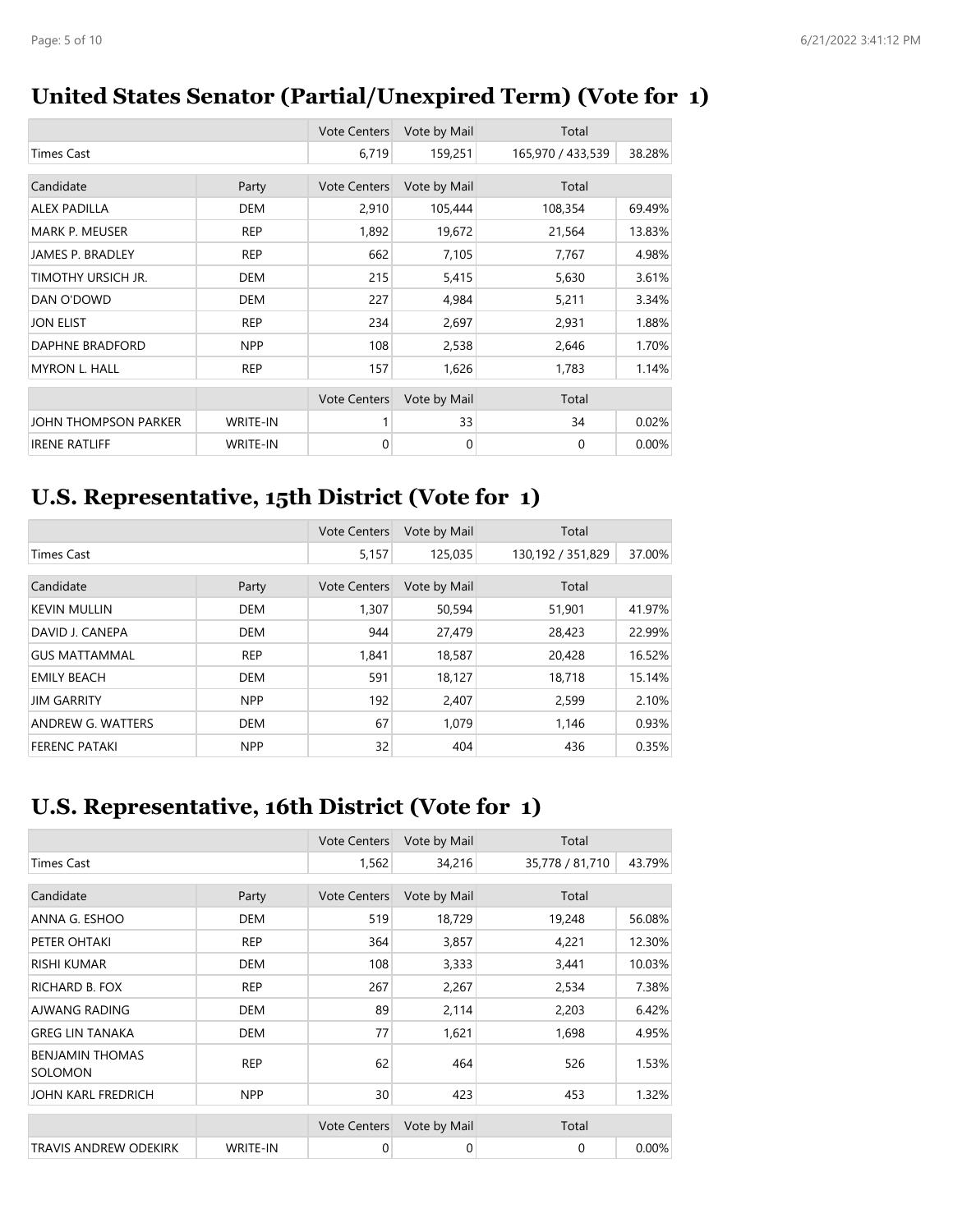### **Member of the State Assembly, 19th District (Vote for 1)**

|                      |            | <b>Vote Centers</b> | Vote by Mail | Total           |        |
|----------------------|------------|---------------------|--------------|-----------------|--------|
| <b>Times Cast</b>    |            | 853                 | 23,225       | 24,078 / 77,746 | 30.97% |
| Candidate            | Party      | <b>Vote Centers</b> | Vote by Mail | Total           |        |
| PHIL TING            | DEM        | 446                 | 17,662       | 18,108          | 80.15% |
| <b>KARSTEN WEIDE</b> | <b>REP</b> | 363                 | 4,122        | 4,485           | 19.85% |

#### **Member of the State Assembly, 21st District (Vote for 1)**

|                              |            | <b>Vote Centers</b> | Vote by Mail | Total             |        |
|------------------------------|------------|---------------------|--------------|-------------------|--------|
| <b>Times Cast</b>            |            | 4,269               | 100.734      | 105,003 / 271,517 | 38.67% |
| Candidate                    | Party      | <b>Vote Centers</b> | Vote by Mail | Total             |        |
|                              |            |                     |              |                   |        |
| <b>DIANE PAPAN</b>           | <b>DEM</b> | 1.014               | 39,323       | 40,337            | 41.36% |
| <b>GISELLE HALE</b>          | <b>DEM</b> | 578                 | 18,778       | 19,356            | 19.85% |
| <b>MARK GILHAM</b>           | <b>REP</b> | 1.727               | 17,292       | 19,019            | 19.50% |
| <b>JAMES HSUCHEN COLEMAN</b> | <b>DEM</b> | 355                 | 10,866       | 11,221            | 11.50% |
| ALISON M. MADDEN             | <b>DEM</b> | 147                 | 3,193        | 3,340             | 3.42%  |
| <b>MAURICE GOODMAN</b>       | <b>DEM</b> | 143                 | 2,507        | 2,650             | 2.72%  |
| <b>TANIA SOLÉ</b>            | <b>GRN</b> | 78                  | 1,531        | 1,609             | 1.65%  |

### **Member of the State Assembly, 23rd District (Vote for 1)**

|                    |            | Vote Centers        | Vote by Mail | Total           |        |
|--------------------|------------|---------------------|--------------|-----------------|--------|
| Times Cast         |            | 1,597               | 35,292       | 36,889 / 84,276 | 43.77% |
| Candidate          | Party      | <b>Vote Centers</b> | Vote by Mail | Total           |        |
| <b>MARC BERMAN</b> | <b>DEM</b> | 772                 | 25,617       | 26,389          | 77.01% |
| TIM DEC            | <b>REP</b> | 733                 | 7,144        | 7.877           | 22.99% |

### **Judge of the Superior Court, Office No. 4 (Vote for 1)**

|                   |       | Vote Centers        | Vote by Mail | Total             |         |
|-------------------|-------|---------------------|--------------|-------------------|---------|
| Times Cast        |       | 6.719               | 159,251      | 165,970 / 433,539 | 38.28%  |
|                   |       |                     |              |                   |         |
| Candidate         | Party | <b>Vote Centers</b> | Vote by Mail | Total             |         |
| <b>SHARON CHO</b> |       | 4,378               | 110,309      | 114,687           | 100.00% |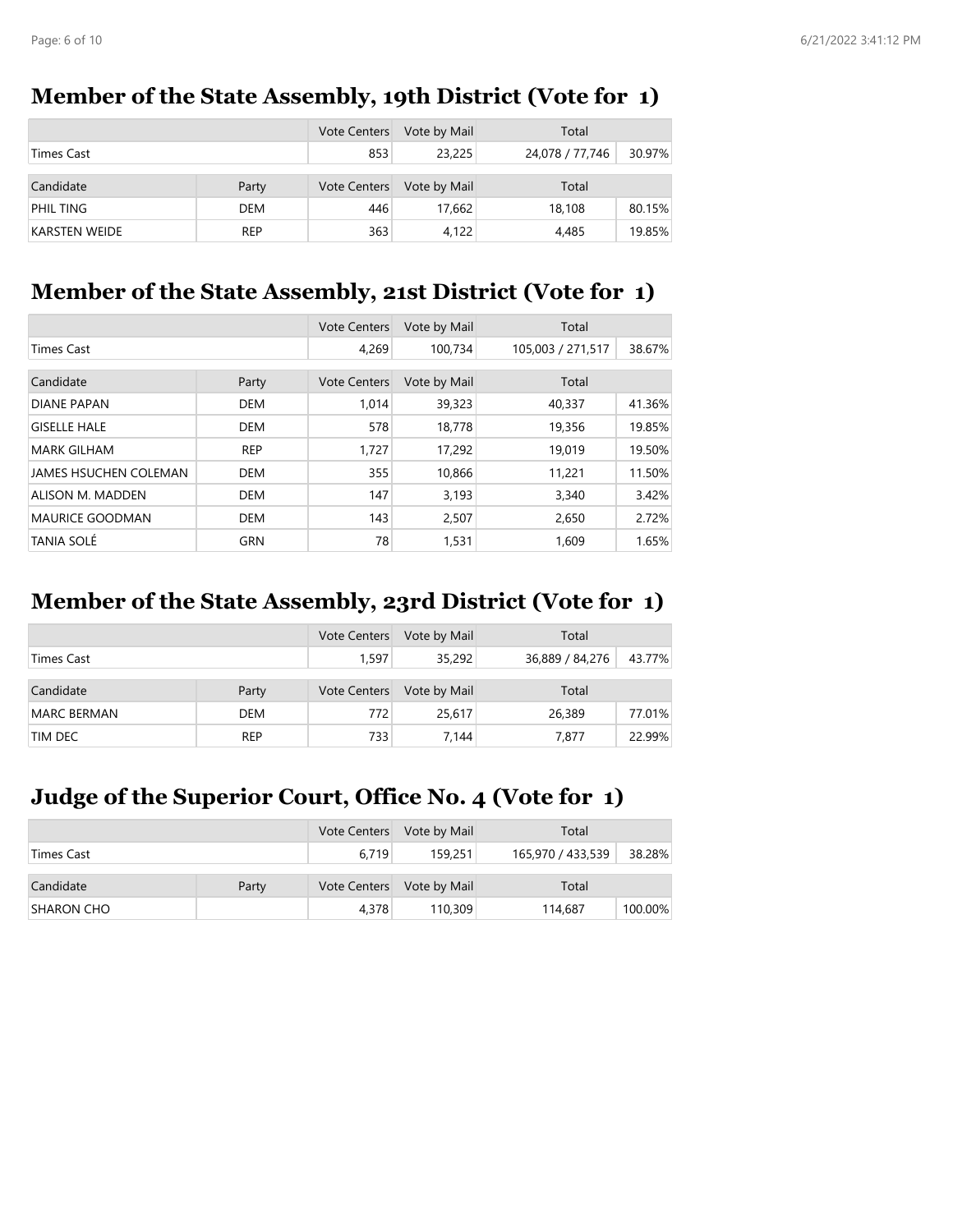#### **Superintendent of Public Instruction (Vote for 1)**

|                              |       | <b>Vote Centers</b> | Vote by Mail | Total             |        |
|------------------------------|-------|---------------------|--------------|-------------------|--------|
| <b>Times Cast</b>            |       | 6.719               | 159,251      | 165,970 / 433,539 | 38.28% |
| Candidate                    |       |                     |              | Total             |        |
|                              | Party | <b>Vote Centers</b> | Vote by Mail |                   |        |
| TONY K. THURMOND             |       | 2,102               | 84,251       | 86,353            | 60.03% |
| AINYE E. LONG                |       | 683                 | 14,394       | 15,077            | 10.48% |
| <b>GEORGE YANG</b>           |       | 1,134               | 12,772       | 13,906            | 9.67%  |
| <b>MARCO AMARAL</b>          |       | 458                 | 10,435       | 10.893            | 7.57%  |
| <b>LANCE RAY CHRISTENSEN</b> |       | 625                 | 7,964        | 8,589             | 5.97%  |
| <b>JIM GIBSON</b>            |       | 530                 | 4,364        | 4,894             | 3.40%  |
| <b>JOSEPH GUY CAMPBELL</b>   |       | 298                 | 3,835        | 4,133             | 2.87%  |

### **County Superintendent of Schools (Vote for 1)**

|             |       |                     | Vote Centers Vote by Mail | Total             |         |
|-------------|-------|---------------------|---------------------------|-------------------|---------|
| Times Cast  |       | 6.719               | 159.251                   | 165,970 / 433,539 | 38.28%  |
|             |       |                     |                           |                   |         |
| Candidate   | Party | <b>Vote Centers</b> | Vote by Mail              | Total             |         |
| NANCY MAGEE |       | 3,576               | 110.631                   | 114,207           | 100.00% |

#### **Member, Board of Supervisors, 2nd District (Vote for 1)**

|                      |       | <b>Vote Centers</b> | Vote by Mail | Total           |        |
|----------------------|-------|---------------------|--------------|-----------------|--------|
| Times Cast           |       | 1,413               | 33,730       | 35,143 / 87,210 | 40.30% |
| Candidate            | Party | <b>Vote Centers</b> | Vote by Mail | Total           |        |
| <b>CHARLES STONE</b> |       | 411                 | 13,041       | 13,452          | 45.85% |
| NOELIA CORZO         |       | 449                 | 12.167       | 12,616          | 43.00% |
| <b>CAMERON ROLFE</b> |       | 324                 | 2,949        | 3,273           | 11.16% |

#### **Member, Board of Supervisors, 3rd District (Vote for 1)**

|                              |       | <b>Vote Centers</b> | Vote by Mail | Total            |        |
|------------------------------|-------|---------------------|--------------|------------------|--------|
| Times Cast                   |       | 1,932               | 45,049       | 46,981 / 104,306 | 45.04% |
| Candidate                    | Party | <b>Vote Centers</b> | Vote by Mail | Total            |        |
| RAY MUELLER                  |       | 589                 | 13,283       | 13,872           | 34.46% |
| LAURA PARMER-LOHAN           |       | 336                 | 12,421       | 12,757           | 31.69% |
| <b>VIRGINIA CHANG KIRALY</b> |       | 448                 | 7.527        | 7.975            | 19.81% |
| STEVEN BOOKER                |       | 266                 | 5,384        | 5,650            | 14.04% |

#### **Assessor-County Clerk-Recorder (Vote for 1)**

|                      |       | <b>Vote Centers</b> | Vote by Mail | Total             |        |
|----------------------|-------|---------------------|--------------|-------------------|--------|
| Times Cast           |       | 6.719               | 159,251      | 165,970 / 433,539 | 38.28% |
|                      |       |                     |              |                   |        |
| Candidate            | Party | <b>Vote Centers</b> | Vote by Mail | Total             |        |
| <b>MARK CHURCH</b>   |       | 4.029               | 112.414      | 116,443           | 82.81% |
| <b>DAVID POLLACK</b> |       | 1,440               | 22,726       | 24.166            | 17.19% |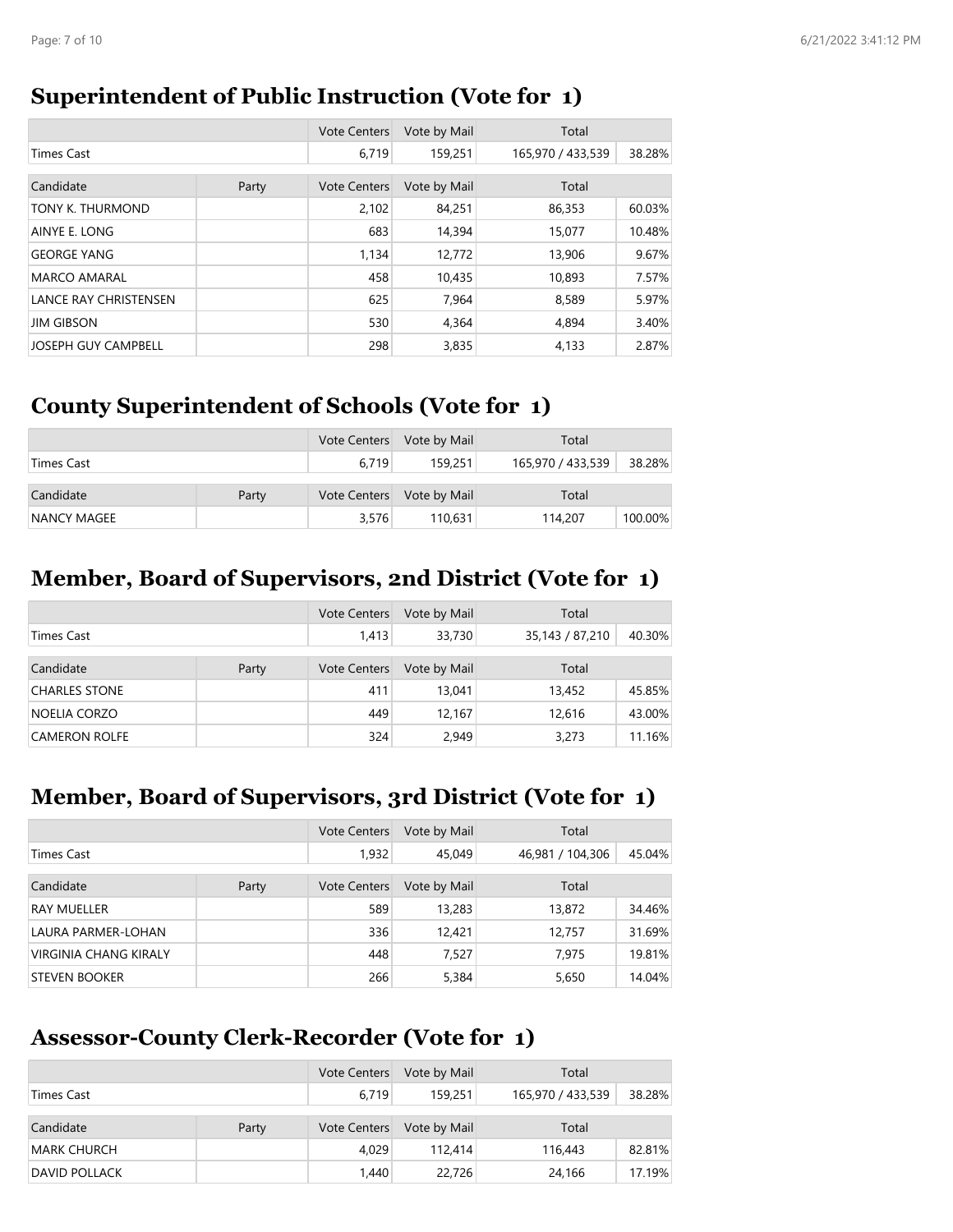# **County Controller (Vote for 1)**

|                     |       | <b>Vote Centers</b> | Vote by Mail | Total             |         |
|---------------------|-------|---------------------|--------------|-------------------|---------|
| Times Cast          |       | 6.719               | 159,251      | 165,970 / 433,539 | 38.28%  |
| Candidate           | Party | Vote Centers        | Vote by Mail | Total             |         |
| <b>JUAN RAIGOZA</b> |       | 4.397               | 111,718      | 116,115           | 100.00% |

### **Coroner (Vote for 1)**

|                      |                 | <b>Vote Centers</b> | Vote by Mail | Total             |        |
|----------------------|-----------------|---------------------|--------------|-------------------|--------|
| Times Cast           |                 | 6,719               | 159,251      | 165,970 / 433,539 | 38.28% |
|                      |                 |                     |              |                   |        |
| Candidate            | Party           | <b>Vote Centers</b> | Vote by Mail | Total             |        |
| ROBERT JON FOUCRAULT |                 | 4,542               | 114,186      | 118,728           | 99.96% |
|                      |                 |                     |              |                   |        |
|                      |                 | <b>Vote Centers</b> | Vote by Mail | Total             |        |
| <b>MARK DE PAULA</b> | <b>WRITE-IN</b> | 6                   | 43           | 49                | 0.04%  |

### **District Attorney (Vote for 1)**

|                   |       | <b>Vote Centers</b> | Vote by Mail | Total             |         |
|-------------------|-------|---------------------|--------------|-------------------|---------|
| Times Cast        |       | 6.719               | 159,251      | 165,970 / 433,539 | 38.28%  |
|                   |       |                     |              |                   |         |
| Candidate         | Party | <b>Vote Centers</b> | Vote by Mail | Total             |         |
| STEPHEN WAGSTAFFE |       | 4.470               | 113,733      | 118,203           | 100.00% |

### **Sheriff (Vote for 1)**

|                          |                 | <b>Vote Centers</b> | Vote by Mail | Total             |        |
|--------------------------|-----------------|---------------------|--------------|-------------------|--------|
| Times Cast               |                 | 6.719               | 159,251      | 165,970 / 433,539 | 38.28% |
|                          |                 |                     |              |                   |        |
| Candidate                | Party           | <b>Vote Centers</b> | Vote by Mail | Total             |        |
| <b>CHRISTINA CORPUS</b>  |                 | 2,966               | 79,442       | 82,408            | 56.86% |
| CARLOS G. BOLANOS        |                 | 2,838               | 59,636       | 62,474            | 43.10% |
|                          |                 |                     |              |                   |        |
|                          |                 | <b>Vote Centers</b> | Vote by Mail | Total             |        |
| <b>HEINZ PUSCHENDORF</b> | <b>WRITE-IN</b> | 13                  | 49           | 62                | 0.04%  |

### **Treasurer-Tax Collector (Vote for 1)**

|                      |       | Vote Centers | Vote by Mail | Total             |         |
|----------------------|-------|--------------|--------------|-------------------|---------|
| Times Cast           |       | 6.719        | 159.251      | 165,970 / 433,539 | 38.28%  |
|                      |       |              |              |                   |         |
| Candidate            | Party | Vote Centers | Vote by Mail | Total             |         |
| <b>SANDIE ARNOTT</b> |       | 4.627        | 118,381      | 123,008           | 100.00% |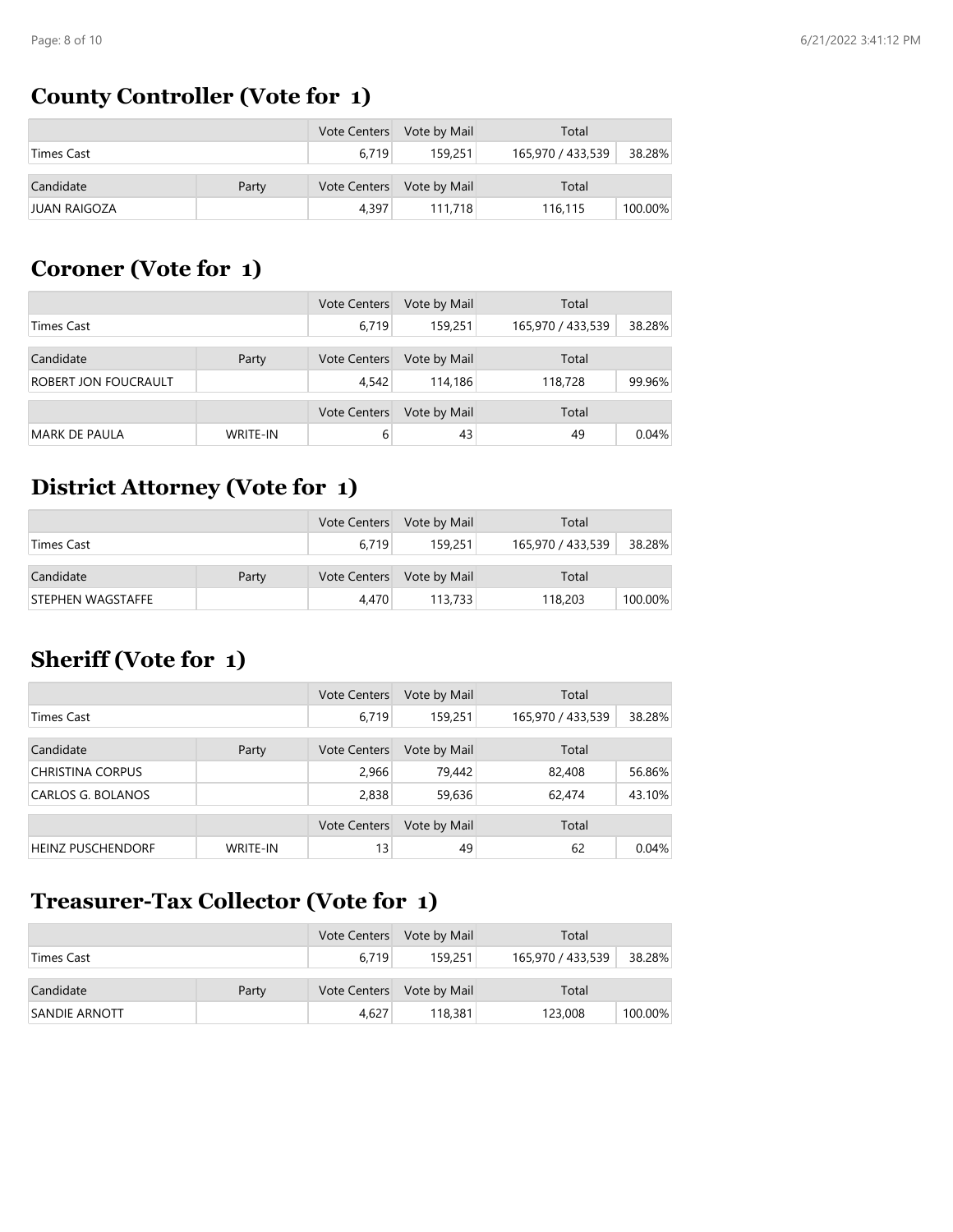#### **Belmont-Redwood Shores School District, Measure C (2/3 Approval Required) (Vote for 1)**

|                   |       | <b>Vote Centers</b> | Vote by Mail | Total           |        |
|-------------------|-------|---------------------|--------------|-----------------|--------|
| <b>Times Cast</b> |       | 532                 | 11,805       | 12,337 / 26,120 | 47.23% |
| Candidate         | Party | <b>Vote Centers</b> | Vote by Mail | Total           |        |
| <b>YES</b>        |       | 344                 | 8.527        | 8,871           | 75.04% |
| <b>NO</b>         |       | 172                 | 2,778        | 2,950           | 24.96% |

# **Brisbane School District, Measure G (2/3 Approval Required) (Vote for 1)**

|            |       | Vote Centers        | Vote by Mail | Total         |        |
|------------|-------|---------------------|--------------|---------------|--------|
| Times Cast |       | 129                 | 2,091        | 2,220 / 5,408 | 41.05% |
| Candidate  | Party | <b>Vote Centers</b> | Vote by Mail | Total         |        |
| <b>YES</b> |       | 91                  | 1.449        | 1,540         | 73.26% |
| NO.        |       | 34                  | 528          | 562           | 26.74% |

#### **Hillsborough City School District, Measure H (55 Percent Approval Required) (Vote for 1)**

|                  |       | <b>Vote Centers</b> | Vote by Mail | Total         |        |
|------------------|-------|---------------------|--------------|---------------|--------|
| Times Cast       |       | 216                 | 3,572        | 3,788 / 8,242 | 45.96% |
| Candidate        | Party | <b>Vote Centers</b> | Vote by Mail | Total         |        |
| <b>BONDS YES</b> |       | 114                 | 2.095        | 2,209         | 61.41% |
| <b>BONDS NO</b>  |       | 96                  | 1.292        | 1,388         | 38.59% |

#### **Jefferson Elementary School District, Measure J (55 Percent Approval Required) (Vote for 1)**

|                  |       | <b>Vote Centers</b> | Vote by Mail | Total           |        |
|------------------|-------|---------------------|--------------|-----------------|--------|
| Times Cast       |       | 434                 | 12.765       | 13,199 / 44,233 | 29.84% |
| Candidate        | Party | <b>Vote Centers</b> | Vote by Mail | Total           |        |
| <b>BONDS YES</b> |       | 219                 | 7.299        | 7.518           | 62.51% |
| <b>BONDS NO</b>  |       | 194                 | 4,314        | 4,508           | 37.49% |

#### **Millbrae Elementary School District, Measure E (55 Percent Approval Required) (Vote for 1)**

|                  |       | Vote Centers        | Vote by Mail | Total                    |  |
|------------------|-------|---------------------|--------------|--------------------------|--|
| Times Cast       |       | 228                 | 5.594        | 38.22%<br>5,822 / 15,232 |  |
| Candidate        | Party | <b>Vote Centers</b> | Vote by Mail | Total                    |  |
| <b>BONDS YES</b> |       | 96                  | 2,836        | 2.932<br>53.54%          |  |
| <b>BONDS NO</b>  |       | 127                 | 2,417        | 2,544<br>46.46%          |  |